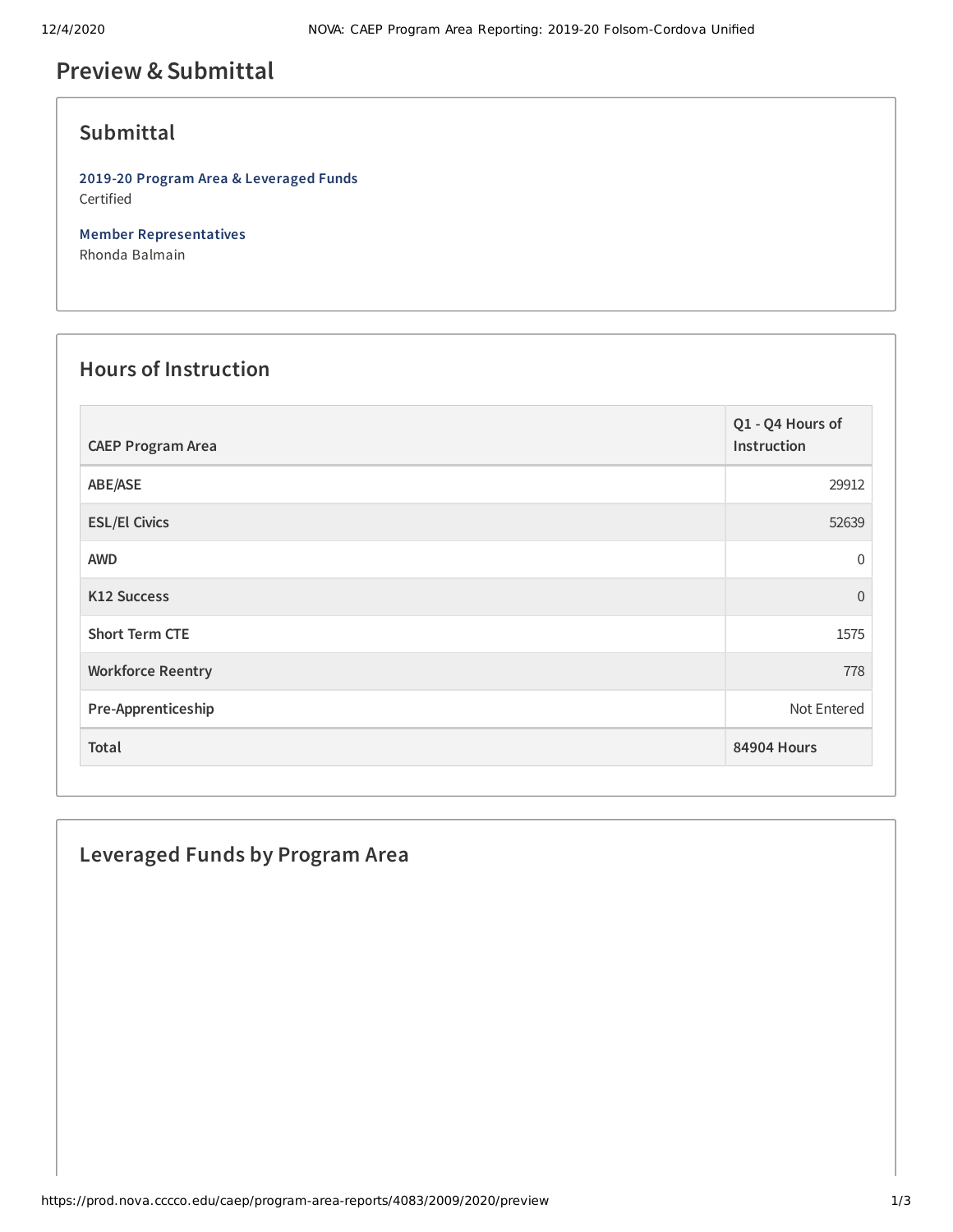12/4/2020 NOVA: CAEP Program Area Reporting: 2019-20 Folsom-Cordova Unified

| Fund                                         | ABE/ASE               | ESL/El<br><b>Civics</b> | <b>AWD</b>            | K12<br><b>Success</b> | <b>Short</b><br><b>Term</b><br><b>CTE</b> | Workforce<br>Reentry  | Pre-<br>Apprenticeship | <b>Totals</b> |
|----------------------------------------------|-----------------------|-------------------------|-----------------------|-----------------------|-------------------------------------------|-----------------------|------------------------|---------------|
| California Adult<br><b>Education Program</b> | \$147,094             | \$137,796               | <b>Not</b><br>Entered | <b>Not</b><br>Entered | <b>Not</b><br>Entered                     | <b>Not</b><br>Entered | Not Entered            | \$284,890     |
| <b>CalWORKs</b>                              | \$18,496              | \$18,496                | <b>Not</b><br>Entered | <b>Not</b><br>Entered | <b>Not</b><br>Entered                     | <b>Not</b><br>Entered | Not Entered            | \$36,992      |
| <b>NonCredit</b>                             | Not<br>Entered        | <b>Not</b><br>Entered   | <b>Not</b><br>Entered | Not<br>Entered        | <b>Not</b><br>Entered                     | <b>Not</b><br>Entered | Not Entered            | \$0           |
| <b>Perkins</b>                               | <b>Not</b><br>Entered | <b>Not</b><br>Entered   | <b>Not</b><br>Entered | <b>Not</b><br>Entered | <b>Not</b><br>Entered                     | <b>Not</b><br>Entered | Not Entered            | \$0           |
| <b>LCFF</b>                                  | <b>Not</b><br>Entered | \$21,101                | <b>Not</b><br>Entered | Not<br>Entered        | Not<br>Entered                            | <b>Not</b><br>Entered | Not Entered            | \$21,101      |
| <b>Fees</b>                                  | <b>Not</b><br>Entered | <b>Not</b><br>Entered   | <b>Not</b><br>Entered | <b>Not</b><br>Entered | \$27,181                                  | <b>Not</b><br>Entered | Not Entered            | \$27,181      |
| K12 Adult Ed Jail<br><b>Funds</b>            | <b>Not</b><br>Entered | <b>Not</b><br>Entered   | <b>Not</b><br>Entered | <b>Not</b><br>Entered | <b>Not</b><br>Entered                     | <b>Not</b><br>Entered | Not Entered            | \$0           |
| <b>WIOA II</b>                               | \$103,174             | \$146,415               | <b>Not</b><br>Entered | <b>Not</b><br>Entered | <b>Not</b><br>Entered                     | <b>Not</b><br>Entered | Not Entered            | \$249,589     |
| Contracted<br><b>Services</b>                | <b>Not</b><br>Entered | \$19,150                | <b>Not</b><br>Entered | <b>Not</b><br>Entered | <b>Not</b><br>Entered                     | <b>Not</b><br>Entered | Not Entered            | \$19,150      |
| In-kind<br><b>Contributions</b>              | \$35,504              | \$57,694                | <b>Not</b><br>Entered | <b>Not</b><br>Entered | <b>Not</b><br>Entered                     | <b>Not</b><br>Entered | Not Entered            | \$93,198      |
| <b>Other Federal</b><br>Grants               | <b>Not</b><br>Entered | \$81,151                | <b>Not</b><br>Entered | <b>Not</b><br>Entered | <b>Not</b><br>Entered                     | <b>Not</b><br>Entered | Not Entered            | \$81,151      |
| <b>Totals</b>                                | \$304,268             | \$481,803               | \$0                   | \$0                   | \$27,181                                  | \$0                   | \$0                    | \$813,252     |

# **Certification**

**28 Capital Adult Education Regional Consortium - Primary Contact**

**Branka Marceta 2282587** Director [bmarceta@scoe.net](mailto:bmarceta@scoe.net)

**Bethany Ely** Coordinator [bely@scoe.net](mailto:bely@scoe.net)